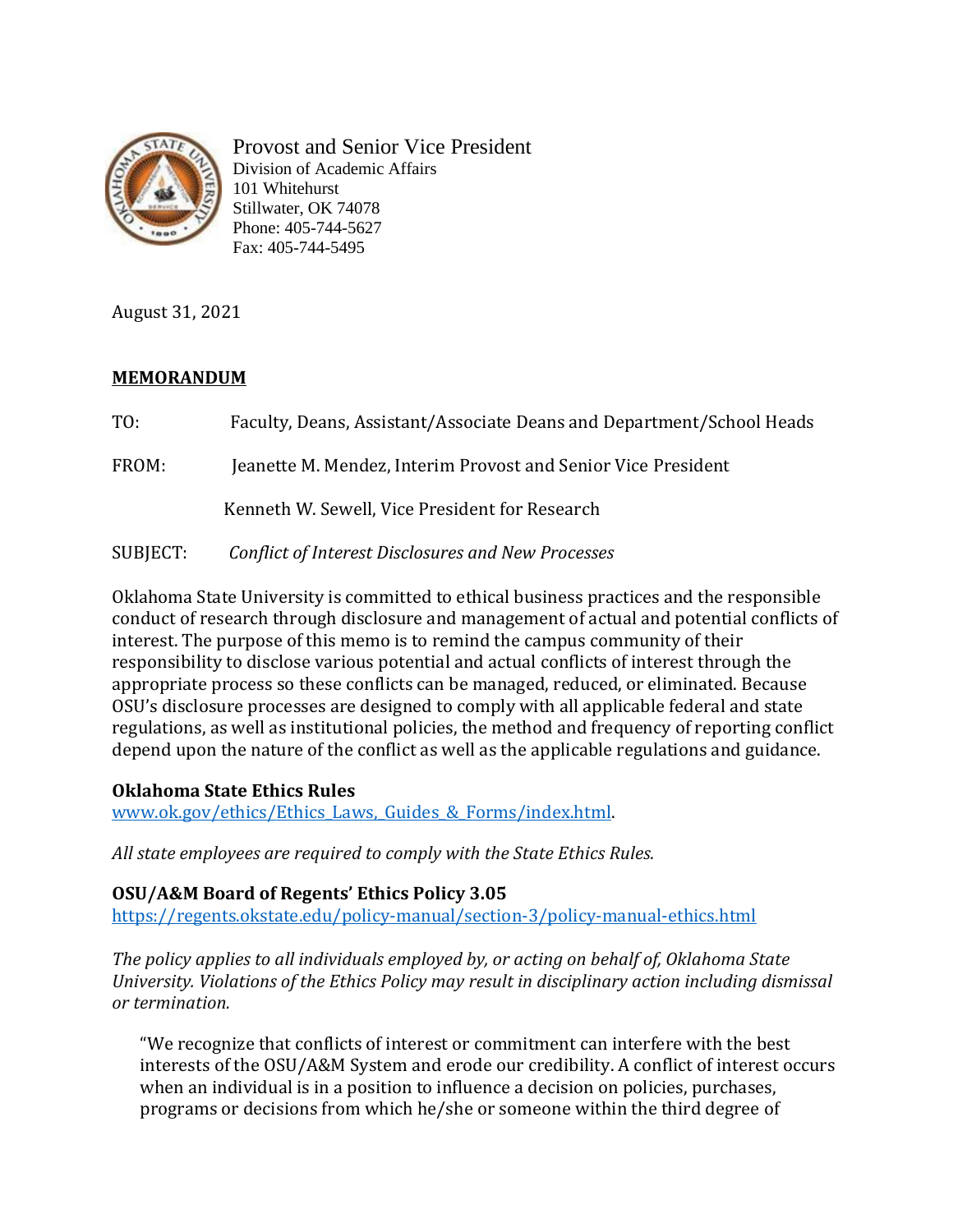consanguinity or affinity or other associate might directly or indirectly receive a substantial benefit. A conflict of commitment arises when an individual's involvement in outside activities substantially interferes with his/her primary commitments to the OSU/A&M System or its member institutions. We will promptly disclose such conflicts and take steps to mitigate or eliminate any that compromise our integrity or that of the OSU/A&M System, in accordance with applicable law and policies."

#### **OSU Conflict of Interest in Sponsored Programs Policy (P&P 4-0130)**

[https://adminfinance.okstate.edu/site-files/documents/policies/conflict-of-interest-in](https://nam04.safelinks.protection.outlook.com/?url=https%3A%2F%2Fadminfinance.okstate.edu%2Fsite-files%2Fdocuments%2Fpolicies%2Fconflict-of-interest-in-sponsored-programs.pdf&data=04%7C01%7Cnick.stevens%40okstate.edu%7C8104a63e638f4feb9eb608d96cafd8b0%7C2a69c91de8494e34a230cdf8b27e1964%7C0%7C0%7C637660325970229158%7CUnknown%7CTWFpbGZsb3d8eyJWIjoiMC4wLjAwMDAiLCJQIjoiV2luMzIiLCJBTiI6Ik1haWwiLCJXVCI6Mn0%3D%7C1000&sdata=w6SjQ0MntiJVWt%2B87ZI8GYCtbzlyGV6xnMDCaoZKl7w%3D&reserved=0)[sponsored-programs.pdf](https://nam04.safelinks.protection.outlook.com/?url=https%3A%2F%2Fadminfinance.okstate.edu%2Fsite-files%2Fdocuments%2Fpolicies%2Fconflict-of-interest-in-sponsored-programs.pdf&data=04%7C01%7Cnick.stevens%40okstate.edu%7C8104a63e638f4feb9eb608d96cafd8b0%7C2a69c91de8494e34a230cdf8b27e1964%7C0%7C0%7C637660325970229158%7CUnknown%7CTWFpbGZsb3d8eyJWIjoiMC4wLjAwMDAiLCJQIjoiV2luMzIiLCJBTiI6Ik1haWwiLCJXVCI6Mn0%3D%7C1000&sdata=w6SjQ0MntiJVWt%2B87ZI8GYCtbzlyGV6xnMDCaoZKl7w%3D&reserved=0)

*This policy applies to all OSU personnel at OSU Stillwater and OSU Tulsa, including but not limited to, administrators, faculty, staff, post-doctoral fellows, and students with responsibility for the design, conduct, or reporting of research, either funded or proposed for funding.*

All administrators, faculty, staff, post-doctoral fellows and students who apply for, receive or serve as key personnel on a sponsored program must submit a disclosure questionnaire before proposal submission at least annually during the period of award. Updates to Disclosures must be submitted within 30 days of discovering or acquiring a new financial interest.

## **OSU Procedures to Govern Overload Assignments, Outside Professional Activities, and Other Outside Activities of Faculty Members (P&P 2-0111)**

[https://adminfinance.okstate.edu/site-files/documents/policies/procedures-to-govern](https://nam04.safelinks.protection.outlook.com/?url=https%3A%2F%2Fadminfinance.okstate.edu%2Fsite-files%2Fdocuments%2Fpolicies%2Fprocedures-to-govern-overload-assignments-outside-professional-activities-and-other-outside-activities-of-faculty-members.pdf&data=04%7C01%7Cnick.stevens%40okstate.edu%7C8104a63e638f4feb9eb608d96cafd8b0%7C2a69c91de8494e34a230cdf8b27e1964%7C0%7C0%7C637660325970239117%7CUnknown%7CTWFpbGZsb3d8eyJWIjoiMC4wLjAwMDAiLCJQIjoiV2luMzIiLCJBTiI6Ik1haWwiLCJXVCI6Mn0%3D%7C1000&sdata=35%2Bt9y592S3zd5Mo%2F2RGd4oUd9%2B0DJQU3gNxv57h4DI%3D&reserved=0)[overload-assignments-outside-professional-activities-and-other-outside-activities-of](https://nam04.safelinks.protection.outlook.com/?url=https%3A%2F%2Fadminfinance.okstate.edu%2Fsite-files%2Fdocuments%2Fpolicies%2Fprocedures-to-govern-overload-assignments-outside-professional-activities-and-other-outside-activities-of-faculty-members.pdf&data=04%7C01%7Cnick.stevens%40okstate.edu%7C8104a63e638f4feb9eb608d96cafd8b0%7C2a69c91de8494e34a230cdf8b27e1964%7C0%7C0%7C637660325970239117%7CUnknown%7CTWFpbGZsb3d8eyJWIjoiMC4wLjAwMDAiLCJQIjoiV2luMzIiLCJBTiI6Ik1haWwiLCJXVCI6Mn0%3D%7C1000&sdata=35%2Bt9y592S3zd5Mo%2F2RGd4oUd9%2B0DJQU3gNxv57h4DI%3D&reserved=0)[faculty-members.pdf](https://nam04.safelinks.protection.outlook.com/?url=https%3A%2F%2Fadminfinance.okstate.edu%2Fsite-files%2Fdocuments%2Fpolicies%2Fprocedures-to-govern-overload-assignments-outside-professional-activities-and-other-outside-activities-of-faculty-members.pdf&data=04%7C01%7Cnick.stevens%40okstate.edu%7C8104a63e638f4feb9eb608d96cafd8b0%7C2a69c91de8494e34a230cdf8b27e1964%7C0%7C0%7C637660325970239117%7CUnknown%7CTWFpbGZsb3d8eyJWIjoiMC4wLjAwMDAiLCJQIjoiV2luMzIiLCJBTiI6Ik1haWwiLCJXVCI6Mn0%3D%7C1000&sdata=35%2Bt9y592S3zd5Mo%2F2RGd4oUd9%2B0DJQU3gNxv57h4DI%3D&reserved=0)

# *This procedure applies to all OSU Faculty.*

"Activities outside the area of professional expertise and responsibilities of the faculty member are defined as "other outside activities." Faculty members, with the rights and responsibilities of all citizens, may become involved in these activities so long as such activities neither intrude upon the faculty member's professional responsibilities to the University nor reflect unfavorably upon the image of the University (section 2.03)."

"Administrative approval shall be obtained in advance from the faculty member's immediate supervisor for each proposed outside professional activity describing the nature and projected time commitment and any change as the activity progresses (section 4.04)."

# **OSU Purchasing Card Guidelines**

[https://adminfinance.okstate.edu/procurement/files/pcard/pcard-guidelines-2020.10.pdf](https://nam04.safelinks.protection.outlook.com/?url=https%3A%2F%2Fadminfinance.okstate.edu%2Fprocurement%2Ffiles%2Fpcard%2Fpcard-guidelines-2020.10.pdf&data=04%7C01%7Cnick.stevens%40okstate.edu%7C8104a63e638f4feb9eb608d96cafd8b0%7C2a69c91de8494e34a230cdf8b27e1964%7C0%7C0%7C637660325970239117%7CUnknown%7CTWFpbGZsb3d8eyJWIjoiMC4wLjAwMDAiLCJQIjoiV2luMzIiLCJBTiI6Ik1haWwiLCJXVCI6Mn0%3D%7C1000&sdata=%2BSeT%2BvTQ4Hko1xfvjl3c3lCj0LebMRUzdo26Z2Ug8bo%3D&reserved=0)

*These guidelines apply to all Pcard holders.*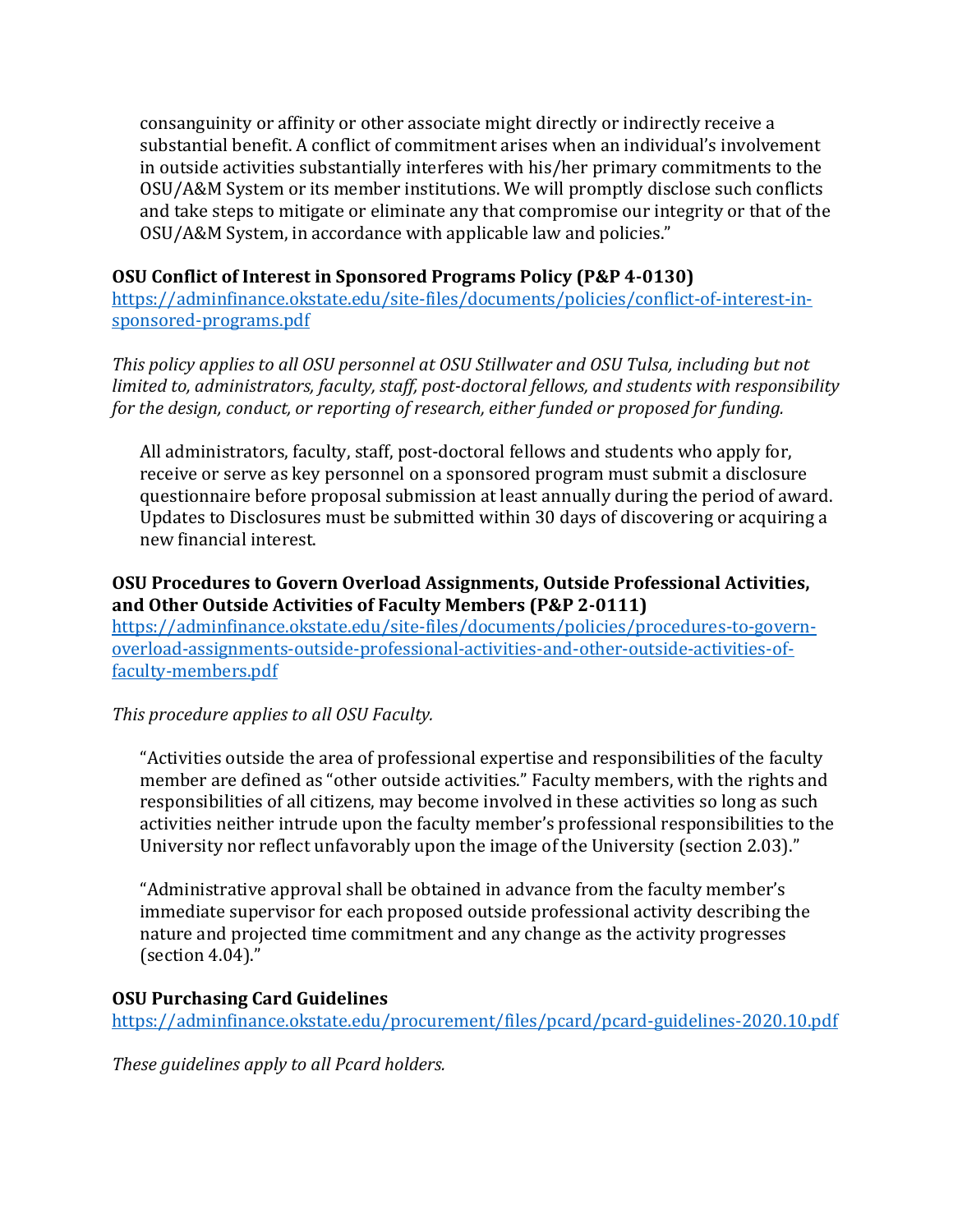"Cardholders must fill out a new form by October 1 of each year or when an interest becomes reportable."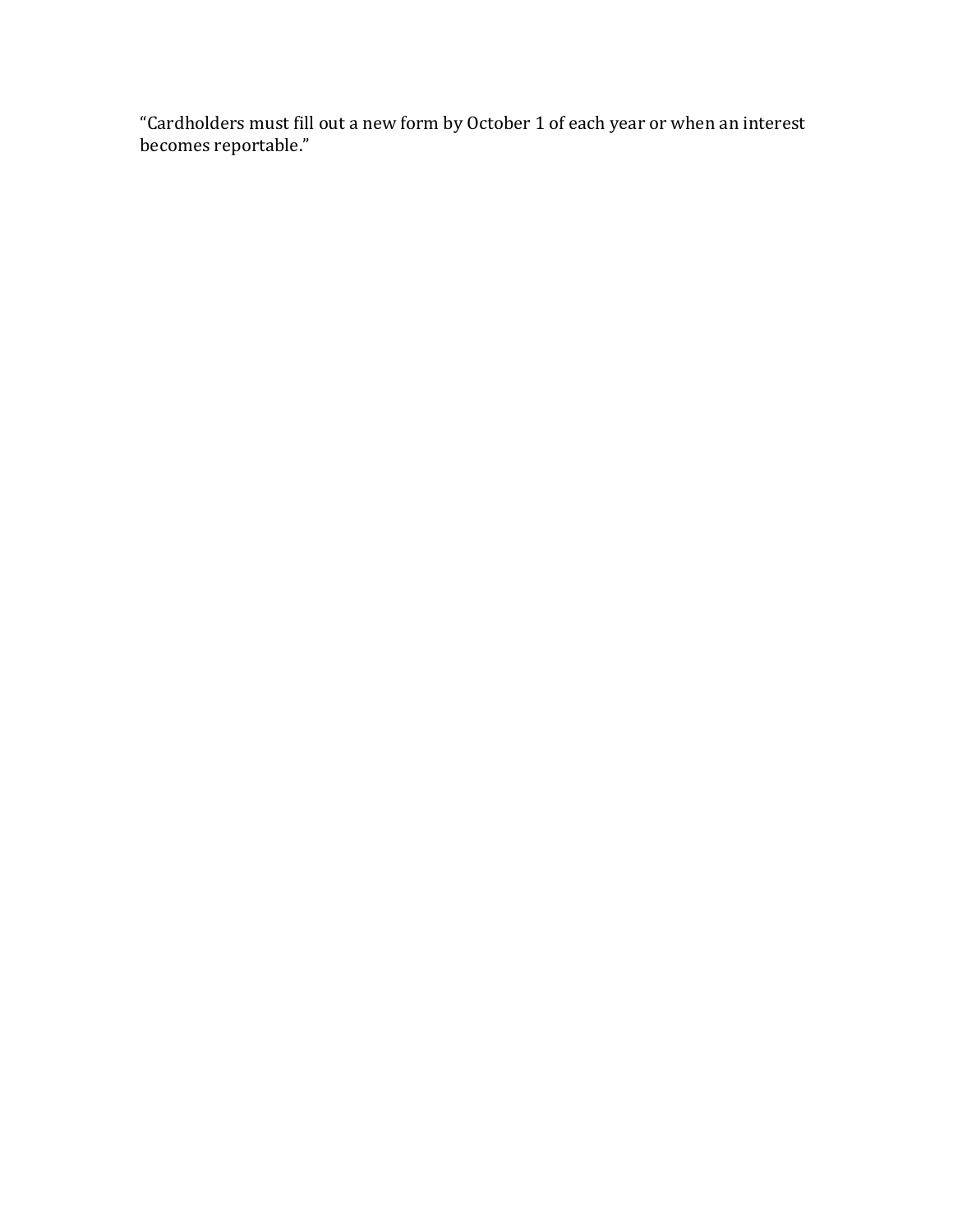| <b>Type</b>                                                                                                                                                                                                                                                                                                      | <b>Disclosure Form</b>                                                                                                                                                         | <b>Instructions</b>                                                                                                                                                                                                                                                                             |
|------------------------------------------------------------------------------------------------------------------------------------------------------------------------------------------------------------------------------------------------------------------------------------------------------------------|--------------------------------------------------------------------------------------------------------------------------------------------------------------------------------|-------------------------------------------------------------------------------------------------------------------------------------------------------------------------------------------------------------------------------------------------------------------------------------------------|
| <b>OSU/A&amp;M Board of</b><br><b>Regents' Ethics Policy 3.05</b><br>Who? Any OSU person who<br>makes business, policy or<br>other decisions from which<br>he/she may directly or<br>indirectly receive a<br>substantial benefit.<br>This disclosure is required if<br>a potential or actual conflict<br>exists. | <b>OSU GENERAL</b><br><b>CONFLICT OF</b><br><b>INTEREST</b><br><b>DISCLOSURE FORM.</b>                                                                                         | Complete form and submit it<br>to your supervisor.<br>Supervisors should assess<br>the conflict and determine<br>next actions.<br>When? When a potential<br>conflict exists, prompt<br>disclosure and management<br>of conflict is required.                                                    |
|                                                                                                                                                                                                                                                                                                                  | If you annually<br>complete the<br><b>Sponsored Programs</b><br>Disclosure in COI<br>Smart, you DO NOT<br>also have to<br>complete the General<br>COI form.                    |                                                                                                                                                                                                                                                                                                 |
| <b>OSU Conflict of Interest in</b><br><b>Sponsored Programs</b><br><b>Policy (P&amp;P 4-0130)</b><br>Who? OSU persons who<br>apply for, receive or serve<br>as key personnel on a<br>sponsored program.<br>This disclosure is required<br>annually regardless of the<br>existence of a conflict.                 | <b>COI SMART</b><br>If you need added to<br>COI Smart system,<br>contact your college<br>grant administrator<br>or University<br>Research<br>Compliance at<br>rcio@okstate.edu | COI Smart will send forms to<br>the Research Conflict of<br>Interest Officer, and if<br>needed, to the Conflict of<br><b>Interest Review Committee.</b><br>When? Prior to proposal<br>submission and annually<br>thereafter. Update within 30<br>days of changes in financial<br>circumstances. |
| <b>OSU Procedures to Govern</b><br><b>Overload Assignments,</b><br><b>Outside Professional</b><br><b>Activities, and Other</b><br><b>Outside Activities of</b><br><b>Faculty Members (P&amp;P 2-</b><br>0111)<br>Who? Faculty who engage<br>or plan to engage in outside<br>professional activities.             | <b>NOTICE OF INTENT</b><br><b>TO ENGAGE IN</b><br><b>PROFESSIONAL</b><br><b>ACTIVITY FOR</b><br><b>EXTRA</b><br><b>COMPENSATION</b>                                            | Complete the form and<br>submit it to your immediate<br>supervisor.<br>When? Prior to engaging in<br>outside activities.<br>Supervisors should assess<br>the conflict and determine<br>next actions.                                                                                            |

# **COMMON OSU CONFLICT OF INTEREST DISCLOSURES**